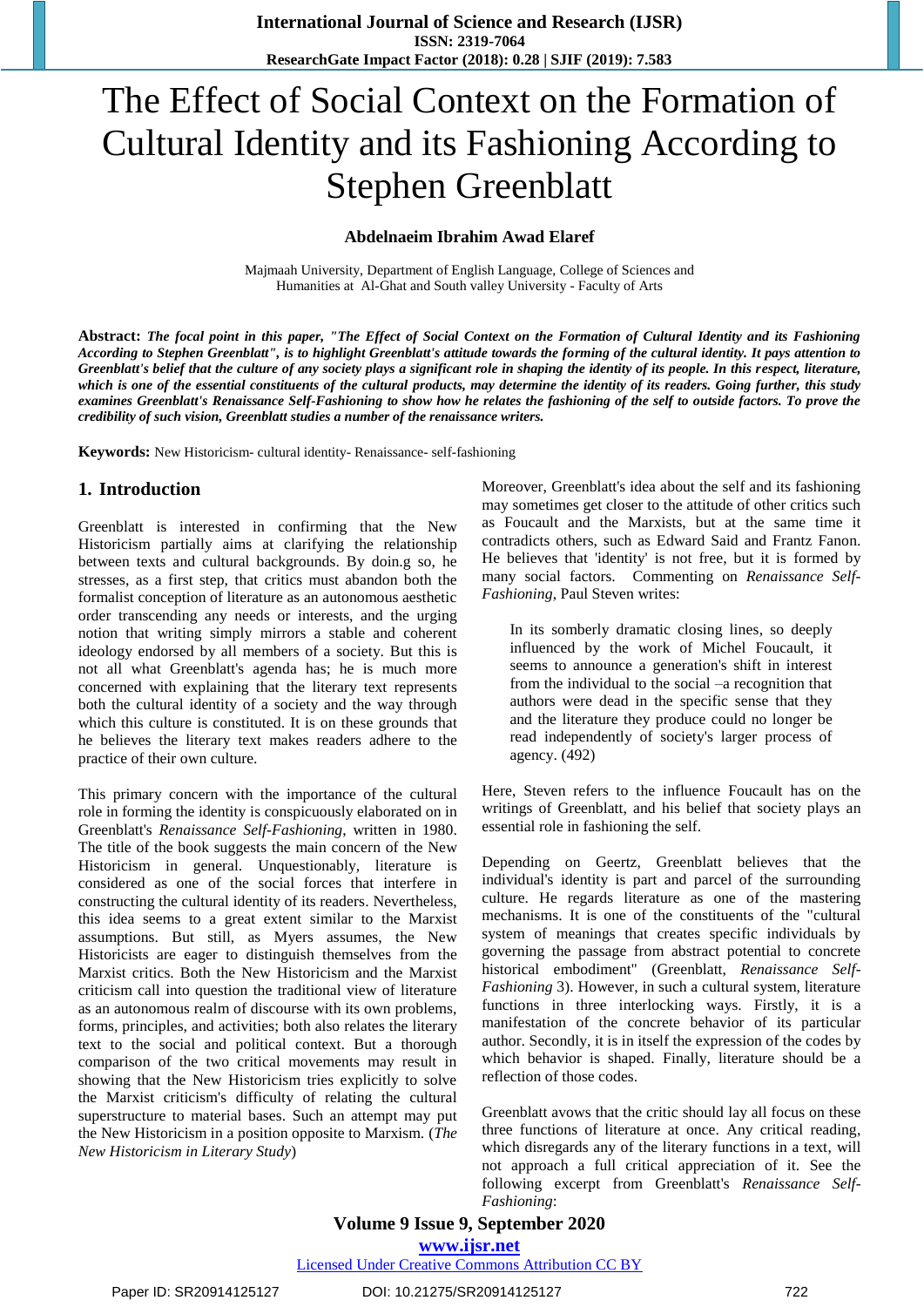If interpretation limits itself to the behavior of the author, it becomes literary biography … and risks losing a sense of the larger networks of meaning in which both the author and his work participate. If, alternatively, literature is viewed exclusively as the expression of social rules and instructions, it risks being absorbed entirely into an ideological superstructure… Finally, if literature is seen only as a detached reflection upon the prevailing behavioral codes, a view from a safe distance, we drastically diminish our grasp of art's concrete functions in relation to individuals and to institutions, both of which shrink into an obligatory "historical background" that adds little to our understanding. (4)

Literature is not to be regarded as only an expression of the social practices. He also refuses the second way of reading the text because, as Richard Strier suggests, " he wants to avoid the crudities of (vulgar) Marxist "reflection theory," and to work in terms of analogy and parallel manifestation rather than in terms of social or economical causation" (384). In addition, he rejects the notion of reading the context of the literary text as a mere historical background. It is indeed, he maintains, to read the text by following the three strategies referred to above.

By this alternative strategy of reading, Greenblatt believes to be able to understand the way through which the self is constructed. Being influenced by Geertz, this critical method seems to be more anthropological or cultural, as discussed here:

Literary criticism that has affinities to this practice must be conscious of its own status as interpretation and intent upon understanding literature as a part of the system of signs that constitutes a given culture; its proper goal, however difficult to realize, is a *Poetics of culture*. (Greenblatt, *Renaissance Self-Fashioning* 4-5)

But this culture-based criticism is followed by a long list of scholars, such as: Geertz, James Boon, Mary Douglas, Jean Duvignaud, Paul Rabinow, Victor Turner, and others. All these anthropologists suggest that human beings are born as unfinished animals, and that they interact with their cultures to be capable of understanding their reality. They think that "anthropological interpretation must address itself less to the mechanics of customs and institutions than to the interpretive constructions the members of a society apply to their experiences" (Greenblatt, *Renaissance Self-Fashioning* 4).

One of the most serious problems Greenblatt faces is that of understanding the relationship among the central terms of his discourse - understanding how literary works draw upon their founding cultures and, perhaps even more centrally, how "selves" stand in relation to conventions and cultural materials. Analyzing the role of the self as an agent for culture is Greenblatt's primary concern which comes at the center of his *Renaissance Self-Fashioning.* Greenblatt must have been conscious of the fact that the exercise of cultural forces over the writer, and anybody else, in a community cannot be avoided; therefore this should not be ignored by any criticism. He argues that the disputes of the cultural forces remain "resolutely dialectical" (*Renaissance Self-Fashioning* 3), and his book details fascinatingly the tense relationship among the forces that fashion the selves.

It can be inferred from Greenblatt's "cultural poetics" that the refusal to "wall literature off" from other symbolic structures and the aggressively interpretive style are sustained by the assumption that "humans themselves ... in Clifford Geertz's phrase, [are] cultural artifacts" (*Renaissance Self-Fashioning* 3). Thus, the only cultural artifacts, human actions, events, and productions should be the focus of any critical interpretation. It is unquestionable that literary texts are reflexive of any social practices. In other words, both share in the construction of one vast and interlocked web of human production. It is this belief in the character of human life as fabrication that authorizes the interpretation not only of literary texts but also of those materials that has often been declared "beyond interpretation" (Greenblatt, *Renaissance Self-Fashioning* 5).

To seek how the literary text holds the mirror to the social fact, and what of the literary devices a writer uses to form a piece of work having the outlines of a social life that, as Greenblatt sees, occupy the mind of any critic, it is necessary to regard the language used by the writer. Greenblatt clarifies this in the following quotation:

The words that constitute the works of literature that we discuss here are by their very nature the manifest assurance of a similar embeddedness. Language, like other sign systems, is a collective construction; our interpretive task must be to grasp more sensitively the consequence of this fact by investigating both the social presence to the world of the literary text and the social presence of the world in the literary text. (*Renaissance Self-Fashioning* 5)

Thus, language, the main constituent of any cultural identity, is indeed interconnected with other cultural factors, which in their turn construct the cultural identity of both the writer and the reader. Language is bound up with the questions of identity because it is the medium of expressing our ideas and communication with others. Greenblatt sees language in the English Renaissance as a discursive power, a social selffashioning force, and an impression of the temporal aspect of history.

This attitude towards language lies at the center of Greenblatt's essay on *TheTempest*, "Learning to Curse". Greenblatt contextualizes the characters' ideas and use of language with reference to Cicero:

Virtually every Renaissance schoolboy read in Cicero's *DeOratore* that only eloquence had been powerful enough 'to gather scattered mankind together in one place, to transplant human beings from a barbarous life in the wilderness to a civilized social system, to establish organized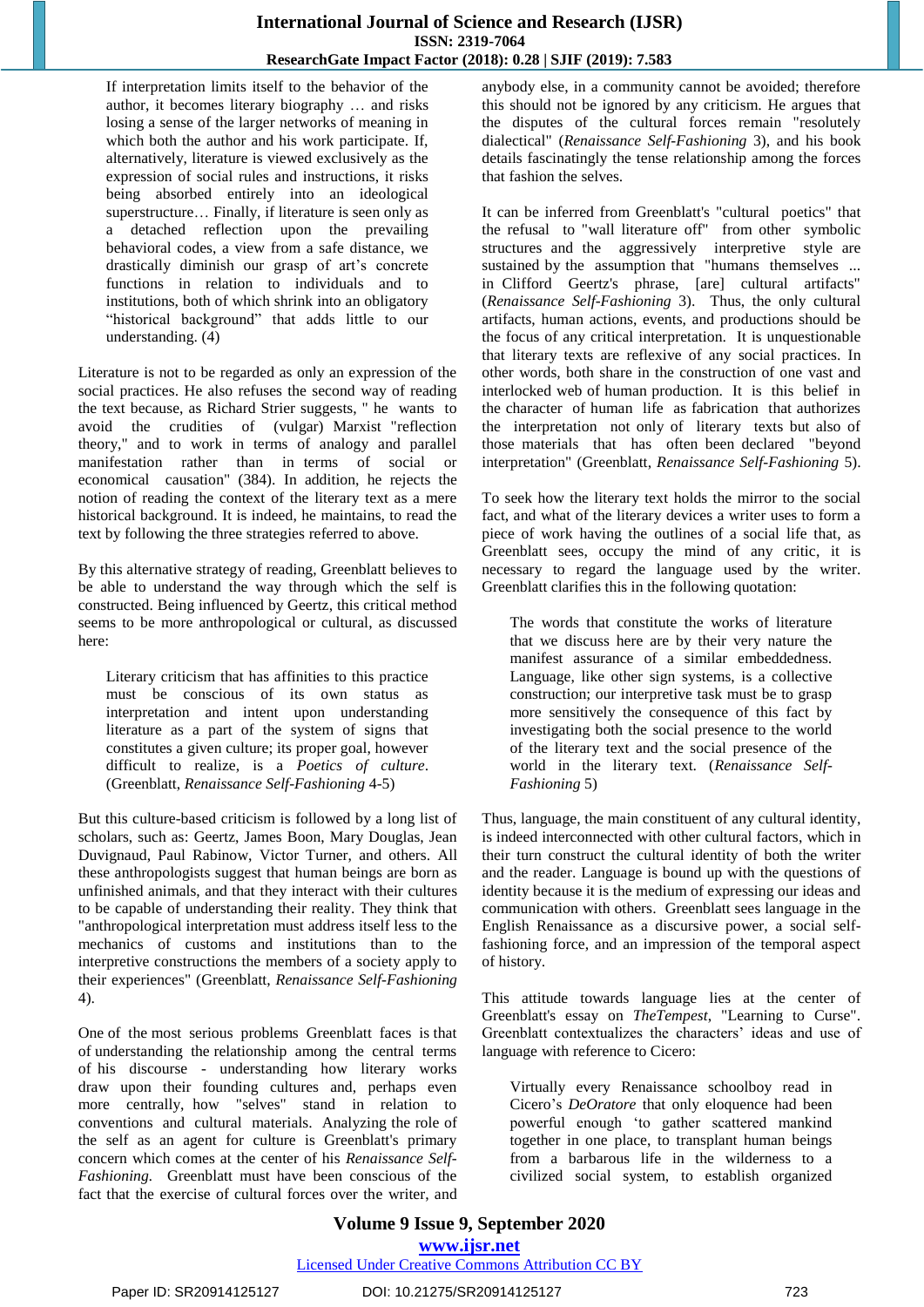communities, to equip them with laws and judicial safeguards and civic rights'. (20)

Language is the only thing that lessens the human aggression and alters man's life almost to the better. One can say that it is indeed a means of civilizing humans in primitive or barbarian communities. To Greenblatt, drama subverts colonialism by allowing the colonized Caliban an eloquence with which elude his civilized masters and so wins out on the Ciceronian standard. Thus, as Paul Hamilton suggests, Greenblatt "uses this resource of Renaissance education to sketch a colonialist mentality from his own position of postcolonial disapproval" (156).

In his early works, Greenblatt elaborates on the relation of language to reality. His essay "Marlowe and the Will to Absolute Play" refers to the ways in which Marlowe's characters fashion themselves through language. He thinks that language is detached from reality (the signifier from the referent) even though the characters try to fill the existential void with words. He asserts that

Magnificent words are spoken and disappear into a void. But it is precisely this sense of the void that compels the characters to speak so powerfully, as if to struggle the more insistently against the enveloping silence. (*Renaissance Self-Fashioning* 200)

The individual's identity is seen through language as a reaction to the void. This same idea reechoes that of fashioning the identity as a reaction towards colonialism.

Referring to the powerful ability of literature to keep any culture alive, Greenblatt confirms that "great art is an extraordinarily sensitive register of the complex struggles and harmonies of culture' (*Renaissance Self-Fashioning* 5). However, he believes that the critic who reads the sixteenth century literature feels that it is impossible to leave behind his own cultural situation that constructed his identity. He assures us that" it is everywhere evident in this book that the question I ask of my material and indeed the very nature of this material are shaped by the questions I ask of myself" (*Renaissance Self-Fashioning* 5).

The construction of the identity is one of the central topics that Greenblatt is interested in**.** He devotes much of his efforts to the study of the self formation in the era of the English Renaissance. In his introduction to *Renaissance Self-Fashioning* (1980), Greenblatt indicates that his book aims at figuring out the ways through which identity was constituted in the sixteenth-century English culture. He argues that the social context in which his authors lived was controlled by a variety of authorities (institutions such as the church, court, family, and colonial administration) or some agencies (e.g. God or a sacred book) and that these powers came into conflict because they endorsed competing patterns for organizing the social experience. Greenblatt argues that "in the sixteenth century there appears to be an increased self-consciousness about the fashioning of human identity as a manipulable, artful process" (2).

The putting out of *Renaissance Self-Fashioning* is in itself a reflection of the complexity of these forces . The book is divided into two "triads". The first includes More, Tyndale, and Wyatt. The second includes Spenser, Marlowe, and Shakespeare. All depend "upon the perception of two radical antitheses, each of which gives way to a complex third term in which the opposition is reiterated and transformed" (8). In the first triad Greenblatt treats Thomas More, William Tyndale, and Thomas Wyatt. This triad focuses on the ways in which these figures presented and represented their *own* identities in their lives and works. This triad "represents a shift from the Church to the Book and then to the absolutist state" (*Renaissance Self Fashioning* 8). In addition, the second triad represents a shift from "celebration to rebellion and then to subversive submission" (*Renaissance Self Fashioning* 8). But the third term, Greenblatt asserts, is not a term of resolution. He also maintains that Wyatt and Shakespeare "express in literary works more powerful than any produced by their contemporaries the historical pressure of an unresolved and continuing conflict" (*Renaissance Self Fashioning* 8).

In his long chapter on Thomas More, Greenblatt tackles More's biography, his experience of the historical events, writings, and the culture of the Henrician court. Greenblatt details the interplay between self-fashioning and selfcancellation which are basically based on the cultural influence. Moreover, Greenblatt thinks that More's fashioning of the self is mixed with another view point in which the self is cancelled. However, behind More's active "fashioning self' and the playful "ridiculing self" is concealed the self-cancellation. Greenblatt concludes that "Utopian institutions are cunningly designed to reduce the scope of the ego… There is no place in Utopia then for the dazzling extravagance, the sumptuous waste that fascinated and repelled More" (*Renaissance Self Fashioning* 39). The dynamics of Greenblatt's own framework of selfconstruction and self-cancellation drive him to see Utopia as primarily "a society designed to reduce the scope of the inner life" (53). Greenblatt is here attributing his own framework to More.

Besides, Greenblatt sees that More also maintains the power of the institutions which he criticizes, "discarding [their] exclusiveness and particularity", which, however, restrict the "sense of personal inwardness" associated with them (44). In *Utopia,* More restricts and diminishes "selfdifferentiation and private inwardness" (45). In other words, Utopia gives no room for the private self. The position of the community is magnified compared with the individual. Philip Edwards suggests that "in *Utopia*, privateness is done away with and inwardness is an irrelevance, for in the Utopian community there can be no distance between the public and the private self" (317).

To More, the ancient Catholic church was, as Greenblatt finds out, the only community capable of cancelling selfdifferentiation. The submission of the individual to the church and cancelling his identity in front of it was, according to More, a matter of self construction. Hence, More's *Utopia* seems to be the sort of commonwealth that would exclude the private self. Greenblatt claims that More is "not present in [the] new order" of the *Utopia* and that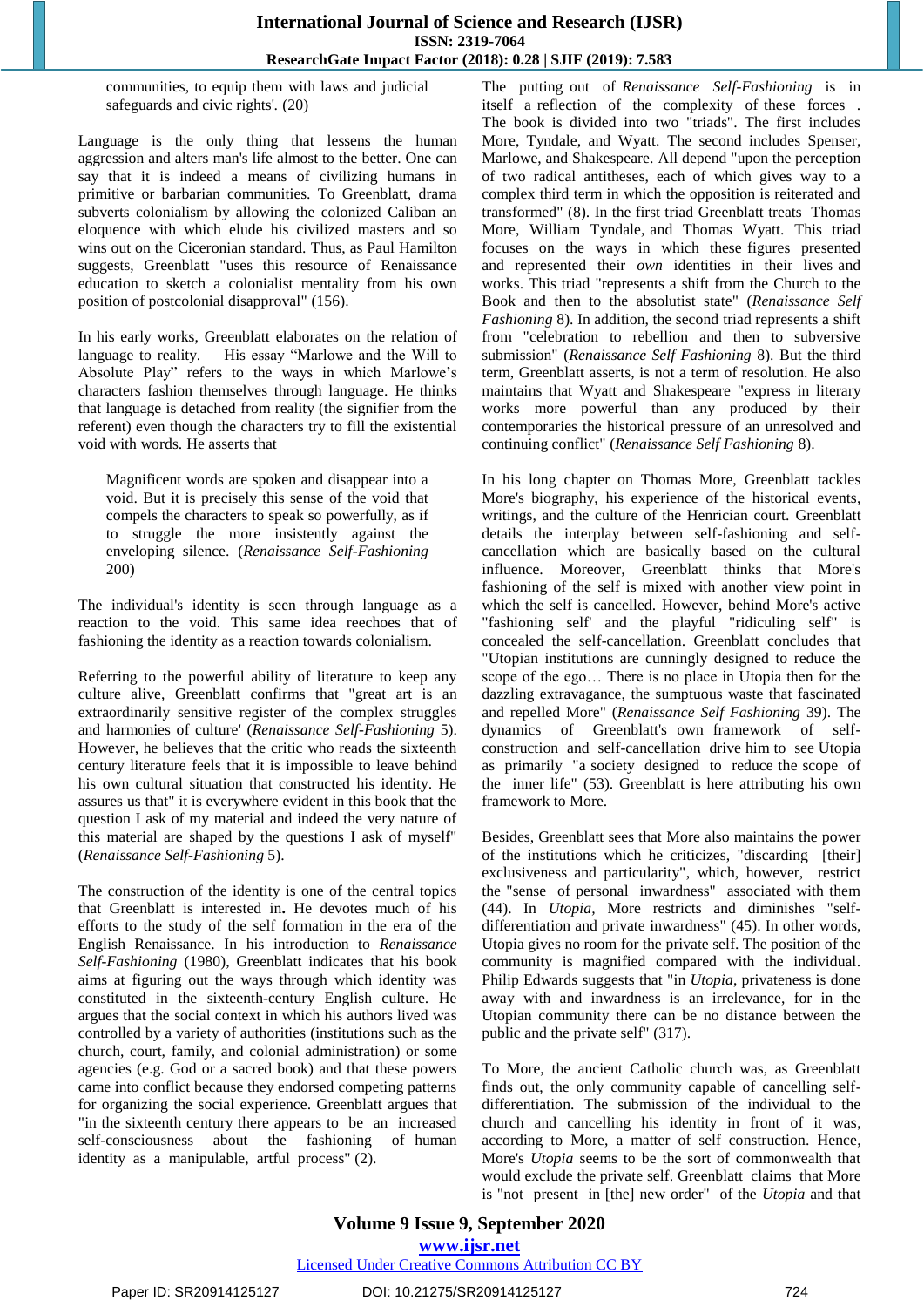"his very absence is paradoxically a deep expression of his sense of himself, for, as we have seen, his selffashioning rests upon his perception of all that it excludes, all that lies in perpetual darkness, all that is known only as absence" (58). The identity of man is restricted to the powerful position of Church in the community.

As for Tyndale, Greenblatt regards him as the same as More, in that both are involved in "a complex dialectic of external manifestation and inner conviction" (110). Despite their standing at opposite ends of a great debate, each seeks something external to himself in which he could totally merge his identity. To Tyndale, the Bible is "*the consensus fidelium* …the principle of intelligibility and the justification of all action: 'Without God's word, do nothing"' (99). Therefore, it is hardly surprising to discover that the Bible, whose translation took most of his life, playing a great role in forming his literary works. Much more important, he sees the Bible as "the point of absolute, unwavering contact between God and man" (111), itself a "form of power", as Greenblatt asserts down here:

It is invested with the ability to control, guide, discipline, console, exalt, and punish that the Church had arrogated to itself for centuries. And lest this be thought inflated rhetoric, let us recall that James Bainham simply could not live with the pain of what he took to be his betrayal of the book; he preferred death. (97)

Since Tyndale's life is not something autonomous, something he possessed, Greenblatt sees that it "had already ceased to exist. It had been fully absorbed in his great project" (106).

In his analytical scrutiny of Tyndale and More, Greenblatt probes into the relationship between obedience to the external and internal authority. In Tyndale's case, Greenblatt highlights the relationship between the biblical and personal authority in order to uncover Tyndale's radical identification with the bible even when the text became more accessible and less immediate:

Distance from the scribal hand, production in relatively large quantities, mechanisms of distribution far distant from the author and printer, refusal of subordination to a ritualized verbal transaction, the very lack of aura - all that we may call the *abstractness* of the early Protestant printed book- give it an intensity, a shaping power, an element of compulsion that the late medieval manuals of confession never had. (86)

Greenblatt here sheds the light on Tyndale's idea that the lacking of aura that printed books have compared to the manuscripts do not mean that they lacked a special kind of presence. What Greenblatt does succeed in evoking, as Richard Strier assures, "is a sense of the psychological and cultural impact of the printed vernacular New Testament and of early Protestant printed books" (388). The Bible thus had exercised a shaping power or influence on the writer's identity and work.

Going further, Greenblatt describes Tyndale as a man who challenges the existing church. He thinks that human actions must be attributed to an inner state which, however, must be experienced as an irresistible force outside the self. It is something "alien to the self". Greenblatt assumes that God's word is capable of dominating, destroying and recreating the humble man. He gives up his resistance, his irony, his sense of his own shaping powers, and experiences instead the absolute certainty of a total commitment, a binding, irrevocable covenant (111). He becomes no more the maker of his own identity.

To conclude, Greenblatt's point of view of More and Tyndale shows up that both agree in opposing authority and offering a substantial resistance to the institutional life. The two authors also could not deny the authority of the institutions over the human identity. The self's identification is bound to what lies outside of it, and by doing so; it negates any idea of its independence.

As for Thomas Wyatt's case, Greenblatt overturns the familiar view suggesting that Wyatt's poetry puts the constraining and repressive power of literature in opposition to the social traditions and the force of personality. Such an opposition is taken by Greenblatt as "a romantic misreading of the early sixteenth century" (120). Greenblatt argues

There is no privileged sphere of individuality in Wyatt, set off from linguistic convention, from social pressure, from the shaping force of religious and political power. Wyatt may complain ... but he always does so from within a context governed by the essential values of domination and submission, the values of a system of power that has an absolute monarch as head of both church and state. For all his impulse to negate, Wyatt cannot fashion himself in opposition to power and the conventions power deploys; on the contrary, those conventions are precisely what constitute Wyatt's self-fashioning. (120)

Thus the opposition that may appear in Wyatt's poems is really controlled by the dominating state. Similarly, the identity is restricted to the absolutist state.

Furthermore, Greenblatt refers to Wyatt's court lyrics as an outlet where he participates in the competitive struggle to express himself more powerfully, intensely and persuasively than anyone else in the court. Of course this was to win the audience's sympathy and respect, or even to hurt enemies; in short, this is meant to dominate. And in order to do this, Greenblatt assumes, he "enlists and helps to create the forces of realism, manliness, individuality, and inwardness for which his poetic speaker is so well-known" (154). But such characteristics should not be understood as being independent traits of character or as expressions of a personal feeling of Wyatt's self. They clarify Wyatt's own need to compensate himself with an identity that he lacks in reality. This identity possesses such traits, and he uses the poems as diplomats or ambassadors through which he represents his pretended self in the world of Henry's court. In this respect Philip Edwards comments

# **Volume 9 Issue 9, September 2020 www.ijsr.net**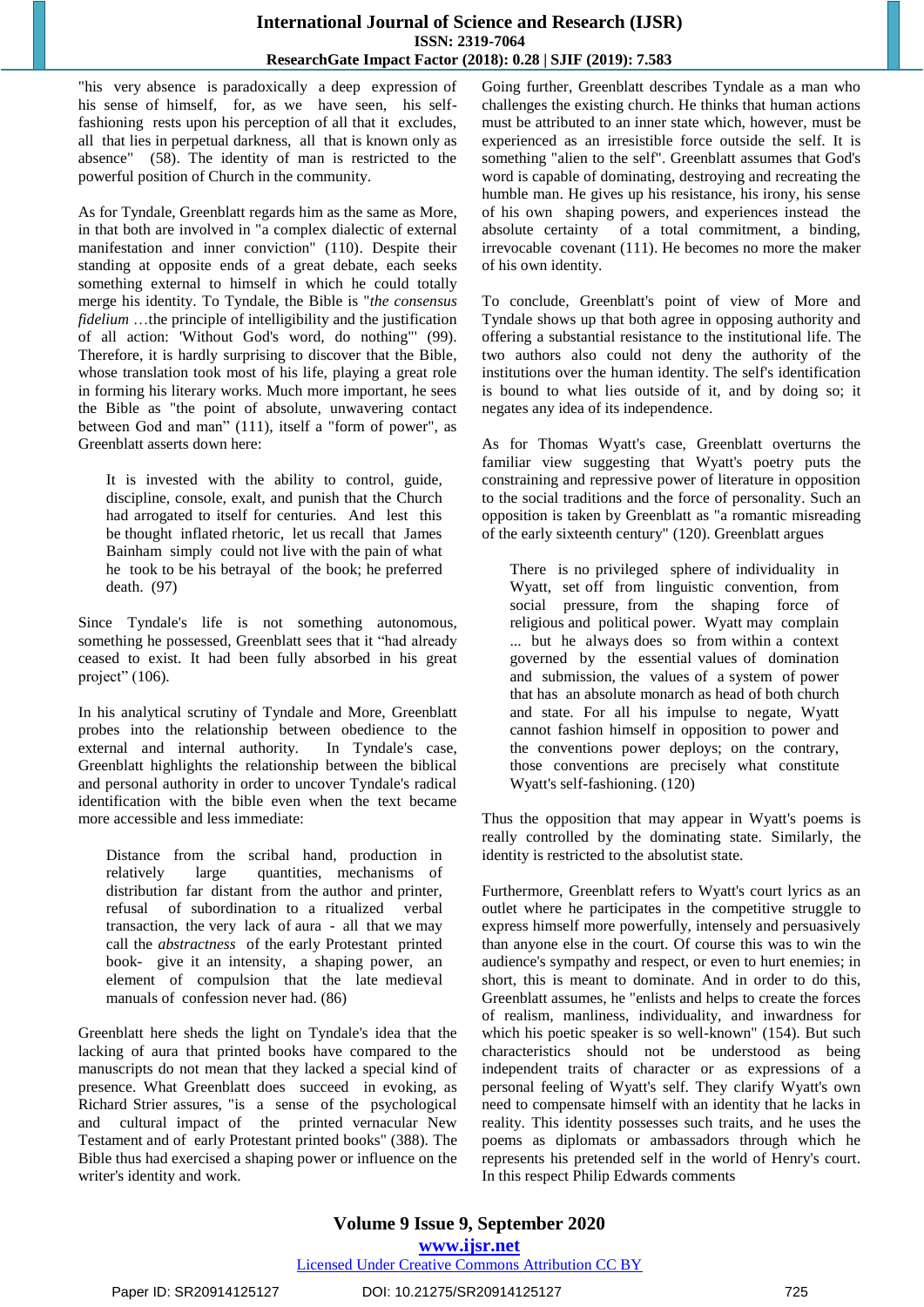The proposition is that as a diplomat Wyatt learned the requirements of the power game between nations; at home he learned the requirements of the power game at court. He applied the techniques of the power game in sexual relations, and his poetry both exemplified the power game and was used by him as a weapon in the power game. (318)

The apparent sense of individuality in Wyatt's poetry is, in fact, an illusion created, as Greenblatt claims, by his extreme competence in "a cultural competition" (I20). His poetry as well as his self should be regarded as produced in and by the cultural and social forces of which they are a part.

Once again, Greenblatt's analysis of the three main figures shows that More, Tyndale, and Wyatt have similar points of view towards 'identity'. This similarity is made clear in restricting More's identity to Church; Tyndale's to the Bible; and Wyatt's to the court or the absolutist state. Although Greenblatt highlights the various ways through which Wyatt resists the social compulsion giving an impression of a resisting self, he returns to clarify that this self is actually an illusion. Such type of identity shown in his poetry is for getting nearer to the king and for constructing his real self, whose essence is connected to the king. However, Greenblatt takes the position that the greatness of Wyatt's poetry lies, as Philip Edwards argues, in "the manner in which it gives itself away" (319). In other words, Greenblatt assumes that the "courtly self- fashioning seizes upon inwardness to heighten its histrionic power; inwardness turns upon self-fashioning and exposes its underlying motives" (156).

In the second triad, Greenblatt begins with Edmund Spenser. "There is", Philip Edwards argues, "an adventurous and imaginative study of the correspondences in the real world with the destruction of the Bower of Bliss in Book Two of *The Faerie Queene*" (320). Greenblatt believes that Spenser has a relationship with the court, which to some extent makes him resemble Wyatt's. Spenser celebrates the court of "Gloriana" and his work is greatly interested in the process of self-fashioning, a process that is deeply connected with a larger cultural practice. It is related to Rhetoric as a method of the theatricalization of culture, and to the manuals of court behavior popular in Spenser's time (162). See Greenblatt's critical appraisal on Spenser:

It is to a culture so engaged in the shaping of identity, in dissimulation and the preservation of moral idealism, that Spenser addresses himself in defining "the general intention and meaning" of the entire *Faerie Queene*: the end of all the book, he writes to Ralegh, "is to fashion a gentleman or noble person in vertuous and gentle discipline." The poem rests on the obvious but by no means universal assumption that a gentleman can be so fashioned, not simply in art but in life. (169)

This is the difference between Spenser and Wyatt. Wyatt prefers to put himself away from the claim of defending the court. But Spenser declares his celebration of the court. In

other words, Spenser's self-fashioning is self-conscious and harmonious with Gloriana's court.

Greenblatt also thinks that Spenser is a defender of the dominant power of the court. Obviously, Spenser is different from Wyatt, Marlowe and Shakespeare, in that he makes his art function as a "countermeasure", as a means not of questioning the dominant ideology, but of protecting it from questioning by turning all critical attention away from the topic and laying it on the poem's artfulness, as Greenblatt suggests here:

Far from hiding its traces, *The Faerie Queene* announces its status as art object at every turn, in the archaic diction, the use of set pieces, the elaborate sound effects, the very characters and plots of romance. For the allegorical romance is a mode that virtually by definition abjures all concealment; the artist who wishes to hide the fact that he is making a fiction would be illadvised to write about The Faerie Queene. (190)

Thus, this type of art leads to its degradation. It is used to magnify the powerful attitude of those who are holding the authority.

Greenblatt believes that Spenser's art does not lead to a critical perception of the dominant ideology; rather it affirms the "existence and inescapable moral power of ideology" (192). It is clear that any critic will not question anything in Spenser's poetry but its artfulness. There is no ideology that deserves any focus. Spenser's identity is clearly related to his celebration of the dominant power and the protection of ideology. It is not strange then to find Philip Edwards calling him "a poet of empire" (320).

In coming to estimate Marlowe's art, Greenblatt concentrates on his *The Jew of Malta.* He highlights the vexed relation between art and ideology as it appears in his Protagonist. The protagonist is an individual who hates the society where he lives. He turns out to be a "rebel and blasphemer" (253). Greenblatt assumes that Barabas, like Marlowe's heroes in general, is excluded from the world in which he regards himself as an alien person, although he is embedded in it. Greenblatt argues that he is "very largely constructed out of the materials of the dominant, Christian culture" , and his identity is a "fiction composed of the sleaziest materials" of that culture (207).Thus, instead of seeing the development of his character toward its complexity and specificity, as it is ordinarily done in literary works, we can follow that what actually occurs is the character's progressive deindividuation. Barabas' language is the language of proverbs and clichés, and he willfully and regularly identifies himself with the most vulgar, "abstract," anti-Semitic fantasies of the period (209).

But the rebellious identity of Marlowe's protagonist is still connected with the dominant ideology of the society where he is settled. "Marlovian rebels and skeptics remain embedded within [the] orthodoxy" even when they move actively to separate themselves from it (209). The protagonist also declares himself to be "in diametrical opposition" to their culture "they simply reverse the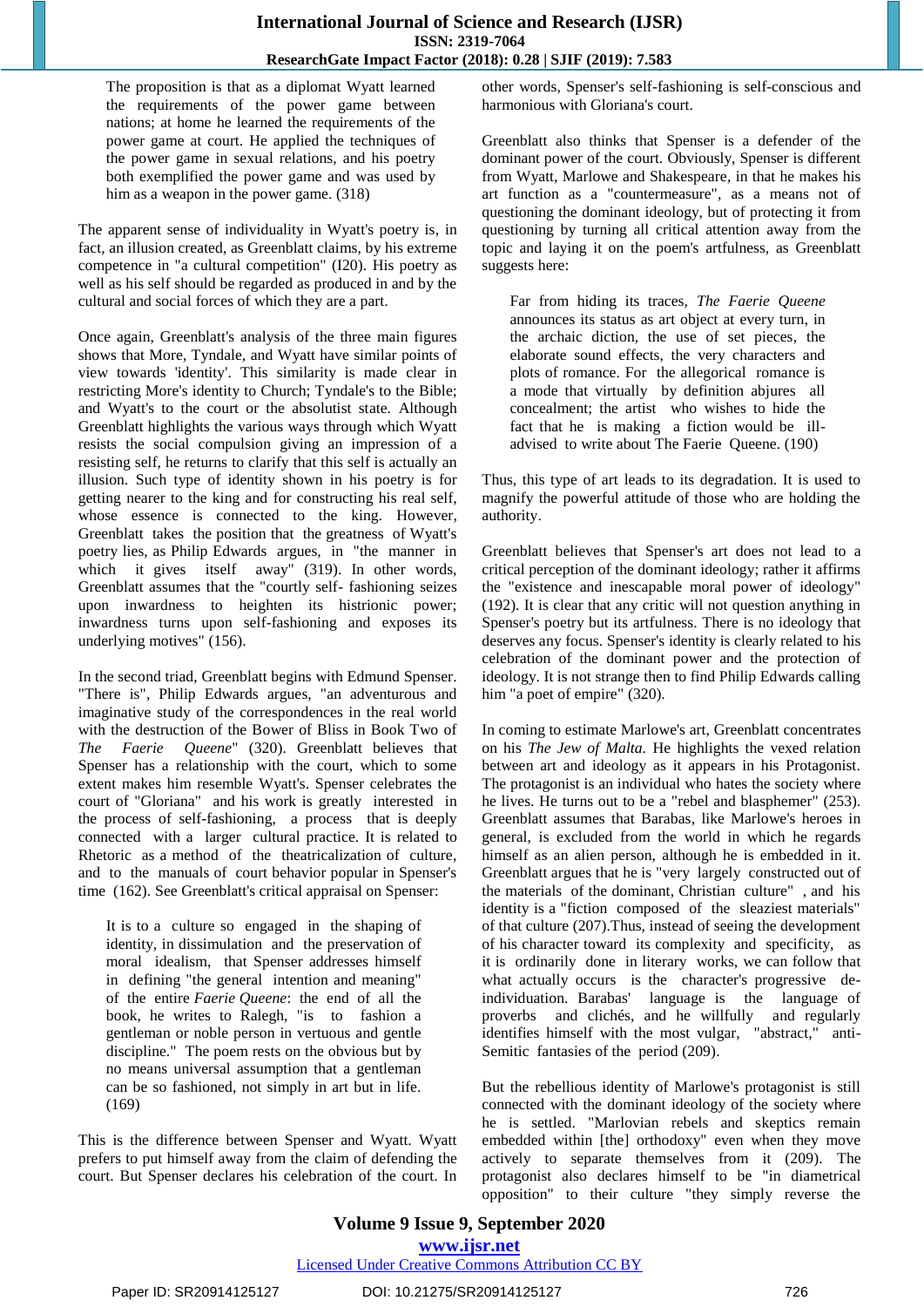paradigms and embrace what society brands as evil." By doing so, Greenblatt claims that they " unwittingly accepted [society's] crucial structural elements" (209). So that any effort done by the protagonist, to resist his being negatively stereotyped by his society, is in reality an act of incorporation. However, it is an unintentional contribution to the latter.

Greenblatt refers the reader's attention to the limitation of rebellion. While Marlowe's hero realizes the importance of behaving freely and acting on his behalf as a man who makes his own history, he finally figures out that he is shaped by outer forces. Consequently, his actions and deeds should not be regarded as acts of self-definition or selfdistinction, but they should be regarded as "brilliant parody" (214). Therefore, Greenblatt argues that this way of constructing the self makes it clear how the selves are "tragically bounded by the dominant ideology against which they vainly struggle" (214). Greenblatt's analysis here, as that of More and Tyndale, uncovers a repeating theme: acts of separation and rebellion are also acts of inclusion; selfdefinition is finally another form of self-effacement.

Nevertheless, Greenblatt claims that Marlovian heroes are mere theatrical beings. They show a theatrical energy or histrionic extremism. They are dramatic but illusive. Greenblatt's description of these types of heroes is worth quoting:

They take courage from the absurdity of their enterprise, a murderous, self-destructive, supremely eloquent, playful courage. This playfulness in Marlowe's works manifests itself as cruel humor, murderous practical jokes, a penchant for the outlandish and absurd, delight in role-playing, entire absorption in the game at hand and consequent indifference to what lies outside the boundaries of the game, radical insensitivity to human complexity and suffering, extreme but disciplined aggression, hostility to transcendence. (220)

Greenblatt describes these heroes' practices as forms of both self-destruction and self-creation. They are self-destroying because the characters who engage in them risk their lives, and self-creating because in their reckless resistance of authority they try to rid the dominance of ideology so as to free their wills. Greenblatt describes this, in a characteristically Derridean language, as a "play on the brink of an abyss, absolute play" (220).

However, Greenblatt's appreciation of Marlowe's plays reveals that their rebellious heroes do not oppose the surrounding culture. Rather, their culture locates their resistance in acts of an intense narrative self- consciousness and aesthetic intensity, in acts of "absolute play", to use Derrida's phrase. Their acts of disobedience and rebellion are actually confirming the dominant ideology of their time.

Thus, it can be inferred from what has been discussed of some of Marlowe's works that Greenblatt suggests the impossibility of the existence of any authentic heroic resistance. Yet, his analysis uncovers another form of resistance, which he describes as the illusive resistance. Marlowe's heroes are doomed to social incorporation; that is, even in their illusive resistance they offer a domineering ideology. It is on these grounds that the shape and definition of resistance in Marlowe is distinctly literary and decidedly deconstructionist in form: having no faith in transcendental values, the Marlovian hero embraces the inevitable fictionality of his life for an anarchic pleasure. Life is not a play to be transformed into something else, but rather an absolute play- a play which is separated from anything outside it. The "abysmal" nature of this "play" at once threatens the hierarchical structures and ordinary relations, and offers resistance to their power. When Marlowe's heroes resist absorption into the superstructure, they do so through their concentration on the power of language and their feeling of themselves as fictional constructs, whose acts are always acts of a "play." Marlowe's heroes are fictional, characters who are determined by the surrounding culture.

Now attention needs be turned to Greenblatt's handling of Shakespeare. Greenblatt regards Shakespeare as a writer conceiving himself to be a "dutiful servant content to improvise a part of his own within [his culture's] orthodoxy" (253). Shakespeare takes his place in Greenblatt's second triad in which he represents a shift from "celebration" to "rebellion" to "subversive submission" (8). In his analysis of *Othello*, Greenblatt refers to the mode that he calls "improvisation". This mode is basic to understanding the very confusing practices of Iago's character. It is essential to comprehend the behavior of the great European explorers as they "cast down the idolaters and open[ed] the New World to Christianity" (226). To Greenblatt, "Improvisation"

depends first upon the ability and willingness to play a role, to transform oneself, if only for a brief period and with mental reservations, into another. This necessitates the acceptance of disguise, the ability to effect a divorce... between the tongue and the heart. Such role-playing in turn depends upon the transformation of another's reality into a manipulable fiction. (228)

Greenblatt assumes that the Spanish explorers, who raided the Lucayas and persuaded the natives to return with them and work in the goldmines of Hispaniola, succeeded because they could grasp the way the Lucayan religion functioned by perceiving it as an ideological construct, which they had subverted for ritual and mythical purposes. To rephrase it, they subverted the religion of the natives to use its assumptions, rites, and founding "myths" for their own purposes. Greenblatt maintains that it is essential to perceive the "Europeans' ability again and again to insinuate themselves into the preexisting political, religious, even psychic structures of the natives and to turn those structures to their advantage" (227).

*Othello's* Iago is the central example of the mode of improvisation. He succeeds to manipulate Othello's lack of trust in his personal religion and his deep-rooted fear of being unable to fulfill the expectations imposed upon him by a Christian society to which he is alien.

# **Volume 9 Issue 9, September 2020 www.ijsr.net** Licensed Under Creative Commons Attribution CC BY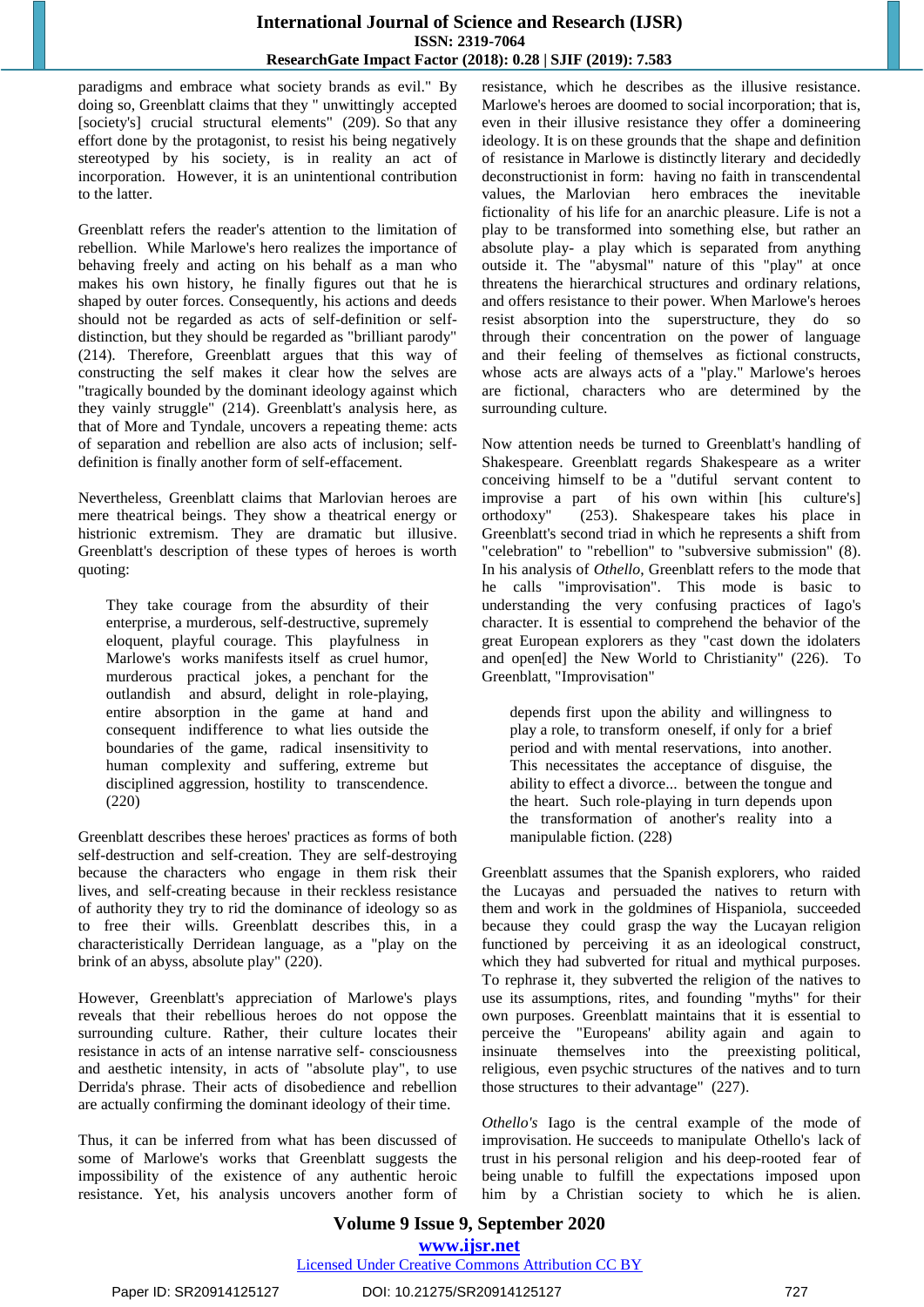Greenblatt sees that Iago manipulates Othello's commitment to the Christian doctrine of sexuality. Othello is afraid that his sexual pleasure with Desdemona is sinful. "Othello's identity is entirely caught up in the narrative structure that drives him to turn Desdemona into a being incapable of pleasure, a piece of 'monumental alabaster,' so that he will be able to love her without the taint of adultery" (251).

Consequently, Iago fictionalizes the "other" through the character of Desdemona. This is revealed in his reference to the vulnerability and the fluidity of the character of Othello which may once have seemed a fixed symbolic structure, or the stable self. Then Iago moves, as Greenblatt sees to perform the mission of revising, reimagining, and refashioning. But while Iago has the "role-player's ability to imagine his [own] nonexistence so that he can exist for a moment in another and as another" (235). 'Self-cancellation' and 'self-loss' are hardly acts of humility. Instead, they merely conceal the "ruthless displacement and absorption of the other", (236) which are indeed Iago's aims. In addition, Greenblatt states that *Othello's* characters are submitted to narrative refashioning. Othello tells the story of his own adventures, and by this story he constructs his fictional identity in front of Desdemona. And "Iago knows that an identity that has been fashioned as a story can be unfashioned, refashioned, inscribed anew in a different narrative: it is the fate of stories to be consumed or, as we say more politely, interpreted" (238).

Greenblatt adds that Desdemona's sexual intensity is connected with Othello's predicament. Her eroticism "unsettles the orthodox schema of hierarchical obedience" (240). Nothing in Othello and Desdemona's relation

conflicts openly with Christian orthodoxy, but the erotic intensity that informs almost every word is experienced in tension with it. This tension is ... a manifestation of the colonial power of Christian doctrine over sexuality, a power visible at this point precisely in its inherent limitation. That is, we glimpse in this brief moment the boundary of the orthodox, the strain of its control, the potential disruption of its hegemony by passion. (242)

As for what Greenblatt calls Desdemona's "erotic submission" (244), it, in fact, joins unintentionally Iago's secret manipulation to undermine Othello's "carefully fashioned identity" (244). This because Othello believes that he loves his wife excessively, a love which violates the doctrine of what Calvin and others called "comeliness in conjugal intercourse" (248); yet this love makes him vulnerable to Iago's insinuations of Desdemona.

Greenblatt's point here is that "pleasure constitutes a legitimate release from dogma and constraint" (248), which might have caused the churchmen to extend their "surveillance and discipline" even to married couples by warning them that "excessive pleasure in the marriage bed is at least a potential violation of the Seventh Commandment" (249). It is through the identification of marital sexuality with adultery that Iago gets into Othello's consciousness, manipulates it, and reforms it by conforming it with his own terrible story about the married couple's relation. Othello thereby submits to narrativity, and his "life [is] fashioned as a text is ended as a text" (252)

Greenblatt turns attention to the identification of both Iago and Shakespeare himself. To him, Shakespeare is a "master improviser" (253), which does not mean that the dramatist performs an unqualified "service to power" (253), but rather means that he is an "unwavering, unquestioning apologist for Tudor ideology" (254). Greenblatt attributes a kind of resisting the structures of power to the character of Desdemona. This resistance arises from her submission to the power of her husband as Greenblatt shows down here:

as both the play and its culture suggest, the arousal of intense, purposeless pleasure is only superficially a confirmation of existing values, established selves. In Shakespeare's narrative art, liberation from the massive power structures that determine social and psychic reality is glimpsed in an excessive aesthetic delight, an erotic embrace of those very structures- the embrace of a Desdemona whose love is more deeply unsettling than even an Iago's empathy. (254)

Like Marlowe's heroes - whose aesthetic play is also the means of their liberation - Desdemona's sexuality, though apparently conforming, dislocates the hierarchical relations and offers them resistance. This is why Greenblatt calls Shakespeare's stance a 'subversive submission'. The challenge to power offered by Desdemona is by no means overt; it is by nature covert and its strength is most likely concealed. Still, it is in just such resistance that we find "intimations in Shakespeare of a release from the complex narrative orders in which everyone is inscribed" (254).

Depending upon his knowledge of the sixteenth century culture, Greenblatt argues that English authors, including Shakespeare and Marlowe, were dominated by the power of a variety of institutions (e.g. Church, court, family, and colonial administrations, as well as agencies such as God or a sacred book); these powers undoubtedly interferes in fashioning the identities of the authors and readers. Laura Lunger Knoppers finds out that Greenblatt in *Renaissance Self-Fashioning* "again powerfully shows how cultural and religious clashes produce seemingly unique selves" (128).

# **2. Conclusion**

In *Renaissance Self-Fashioning* Greenblatt revolves around the main idea that all human activity is inevitably inscribed in a system of signification which organizes the ways people understand their world. In other words, he thinks that the Renaissance literature is inextricably related to the social practices in the sixteenth and the seventeenth centuries, which picture the self as a culturally constituted entity shaped by structural authorities. Hans Bertens' suggestion in this respect is useful:

*Self-Fashioning* ultimately subscribes to the poststructuralist notion that the self is always a

# **Volume 9 Issue 9, September 2020 www.ijsr.net**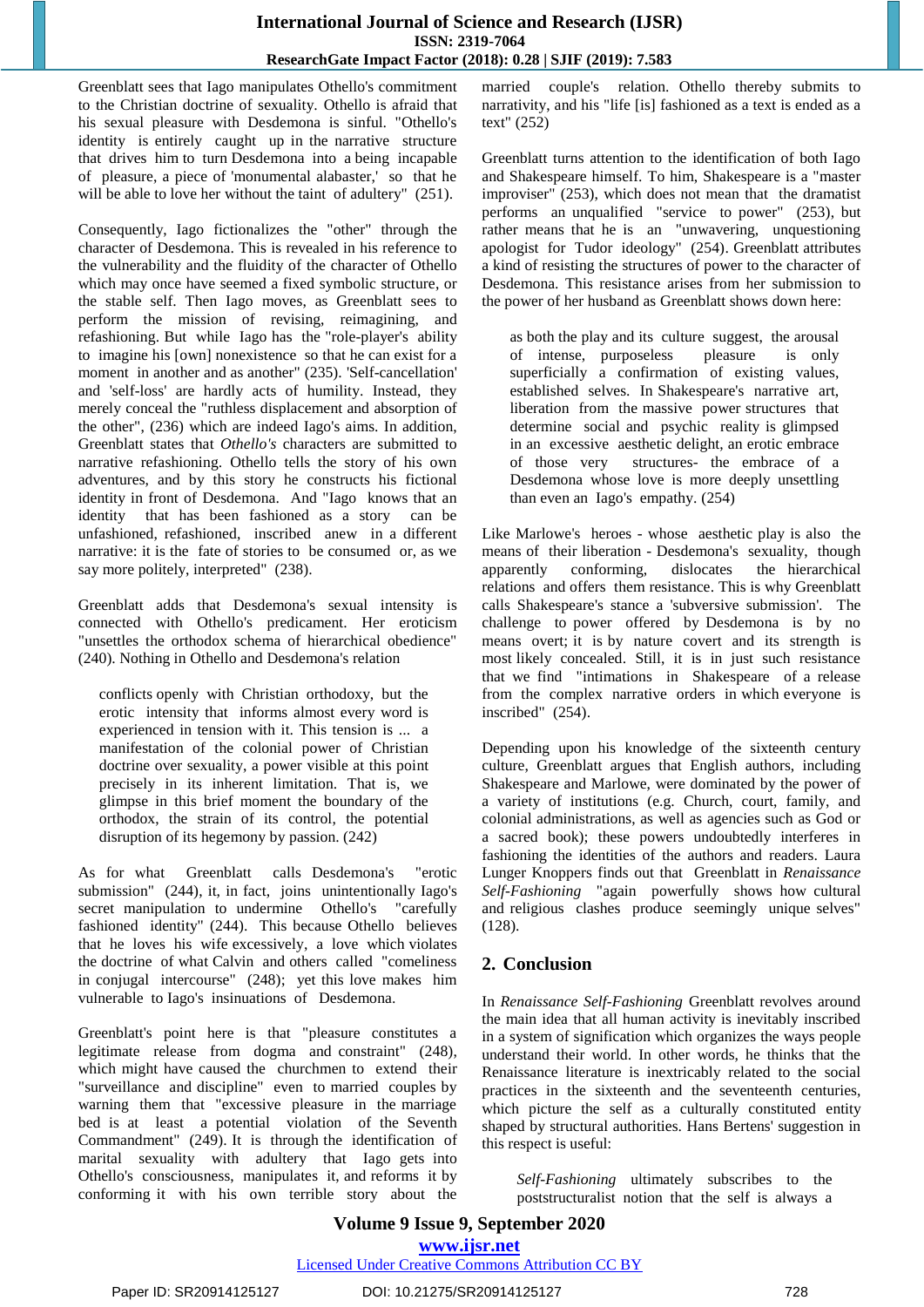construction, that our identity is never given, but always the product of an interaction between the way we want to represent ourselves – through the stories we tell (or the incidents we suppress) and our actual presentations – and the power relations we are part of.(179)

In conclusion, Greenblatt argues that the 'self' is not an independent entity, but rather a product of natural and social forces. Greenblatt focuses on the cultural constraints which repeatedly give the identity its shape and determine its beliefs.

#### **References**

- [1] Ankersmit, F. R. "Review of Moments of Negotiation: The New Historicism of Stephen Greenblatt by Jrgen Pieters." *History and Theory* 42.2 (2003) : 253-270.
- [2] Baxandall, Michael. "Art, Society, and Bouger Principle." *Representations* 12 (1985) : 40- 41.
- [3] Belsey, Catherine. *Critical Practice.* London: Methuen, 1980.
- [4] Bertens, Hans. *Literary Theory.* London and New York: Routledge, 1995.
- [5] Bhabha, Homi K. "Of Mimicry and Man: The ambivalence of Colonial Discourse." Ed. Philip Rice and Patricia Waugh. *Modern Literary Theory.* London: Edward Arnold, 1989.
- [6] —. *The Location of Culture.* London and New York: Routledge, 1998.
- [7] Cadzow, Hunter, Alison Conway and Bryce Traister. "New Historicism." *Johns Hopkins* 2005.
- [8] Clouster, Roy. "a Critique of Historicism." *Critica: Revista Hispanoamericana de Filosofia* Apr. 1997: 41- 64.
- [9] Cohen, Walter. "Political Criticism of Shakespeare." *Shakespeare Reproduced: The Text in History and Ideology.* Eds. Jean E. Howard and Marion F. O'Connor. New York: Methuen, 1987. 1- 46.
- [10] Cox, J. N. and J. Reynolds, eds. *New Historical Literary Study on Reproducing Texts, Representing History.* New Jersey: Princeton, 1993.
- [11] Coyle, Martin. Peter Garside, Malcolm Kelsall, and John Peck. *Encyclopedia of Literature and Criticism.* Cardiff: University of Wales, 1988.
- [12] Dean, William. "The Challenge of the New Historicism." *The Journal of Religion* 66.3 (1986) : 261-281.
- [13] Derdzinski, Mark. ""Invisible Bullets": Unseen Potential in Stephen Greenblatt's New Historicism." *Connotations* 11 (2002) : 272-290.
- [14] Dimock, Wai-Chee. "Feminism, New Historicism, and the Reader." *American Literature* 63.4 (1991) : 601-622.
- [15] Donawerth, Jane. "Review of Shakespearean Negotiations: The Circulation of Social Energy in Renaissance England." *The Sixteenth Century Journal* 20.3 (1989) : 501-502.
- [16] Douglass, Frederick. *The Narrative and Selected writings.* New York: Random House, 1984.
- [17] E.WAYNE, DON. "New Historicism." *Encyclopedia of Literature and Criticism.* Ed. Martin Coyle, Peter

Garside, Malcolm Kelsall, John Peck. Cardif: University of Wales, 1988. 791- 805.

- [18] Eagleton, Terry. *Literary Theory.* Malden and Oxford: Blackwell Publishing, 2005.
- [19] Edwards, Philip. "Review of Renaissance Self-Fashioning: From More to Shakespeare. by Stephen Greenblatt." *Renaissance Quarterly* 35.2 (1982) : 317-321.
- [20] Fanon, Frantz. *Black Skin, White Masks*. New York: Grove Press, 1967.
- [21] Fernández-Armesto, Felipe. "Review." *The English Historical Review* 111,440 (1996) : 163-164.
- [22] Fineman, Joel. "The History of the Anecdote: Fiction and Fiction." *The New Historicism*. Ed H. Aram Veeser. London and New York, 1989: 49-76
- [23] Fluck, Winfried. "The "Americanization" of History in New Historicism." *Monatshefte* 84.2 (1992) : 220- 228.
- [24] Foucault, Michel. *Power Knowledge: Selected Interviews and Other Writings .* New York: Pantheon, 1980.
- [25] —. *The Order of Things: An Archeology of the Human Sciences.* New York: Patheon Book, 1970.
- [26] Fox-Genovese, Elizabeth. "Literary Criticism and Politics of the New Historicism." *The New Historicism.* Ed. H. Aram Veeser. London: Routledge, 1989.
- [27] Gallagher, Catherine. "Marxism and The New Historicism." *The New Historicism.* Ed. H. Aram Veeser. London: routledge, 1989. 37- 48.
- [28] —. "Counterhistory and the anecdote." *Practicing New Historicism*. Ed. Catherine Gallagher and Stephen Greenblatt. Chicago and London: The University of Chicago Press, 2000.
- [29] Gallagher, Catherine and Stephen Greenblatt. *Practicing New Historicism.* Chicago and London: The University of Chicago Press, 2000.
- [30] Gardiner, Judith Kegan. "Review*." Modern Philology 87.1* (1989) : 83-89.
- [31] Gearhart, Suzanne. "Reply to Stephen Greenblatt." *New Literary History* 28.3 (1997) : 483-485.
- [32] Greenblatt, Stephen, and Giles Gunn, ed. *Redrawing the Boundries.* New York: The Modern Language Association of America, 1992.
- [33] Greenblatt, Stephen. *Renaissance Self-Fashioning From More to Shakespeare.* Chicago and London: The University of Chicago Press, 1980 .
- [34] —. "Filthy Rites*." Daedalus* 111.3 (1982) : 1-16.
- [35] —. *The Forms of Power and the Power of Forms in the Renaissance.* Olka: Norman, 1982.
- [36] —. "Murdering Peasants: Status, Genre, and the Representation of Rebellion." *Representations* 1 (1983) : 1-29.
- [37] —."Exorcism Into Art*." Representations* 12 (1985) : 15-23.
- [38] —. "Loudun and London." *Critical Inquiry* 12.2 (1986) : 326-346.
- [39] —. "Towards a Poetics of Culture*." Learning to curse: essays in early modern culture.* Stephen Greenblatt. London: Routledge, 1987.
- [40] —. *Representing the English Renaissance.* Berkeley, Los Angeles and London: University of California Press, 1988.

# **Volume 9 Issue 9, September 2020**

#### **www.ijsr.net**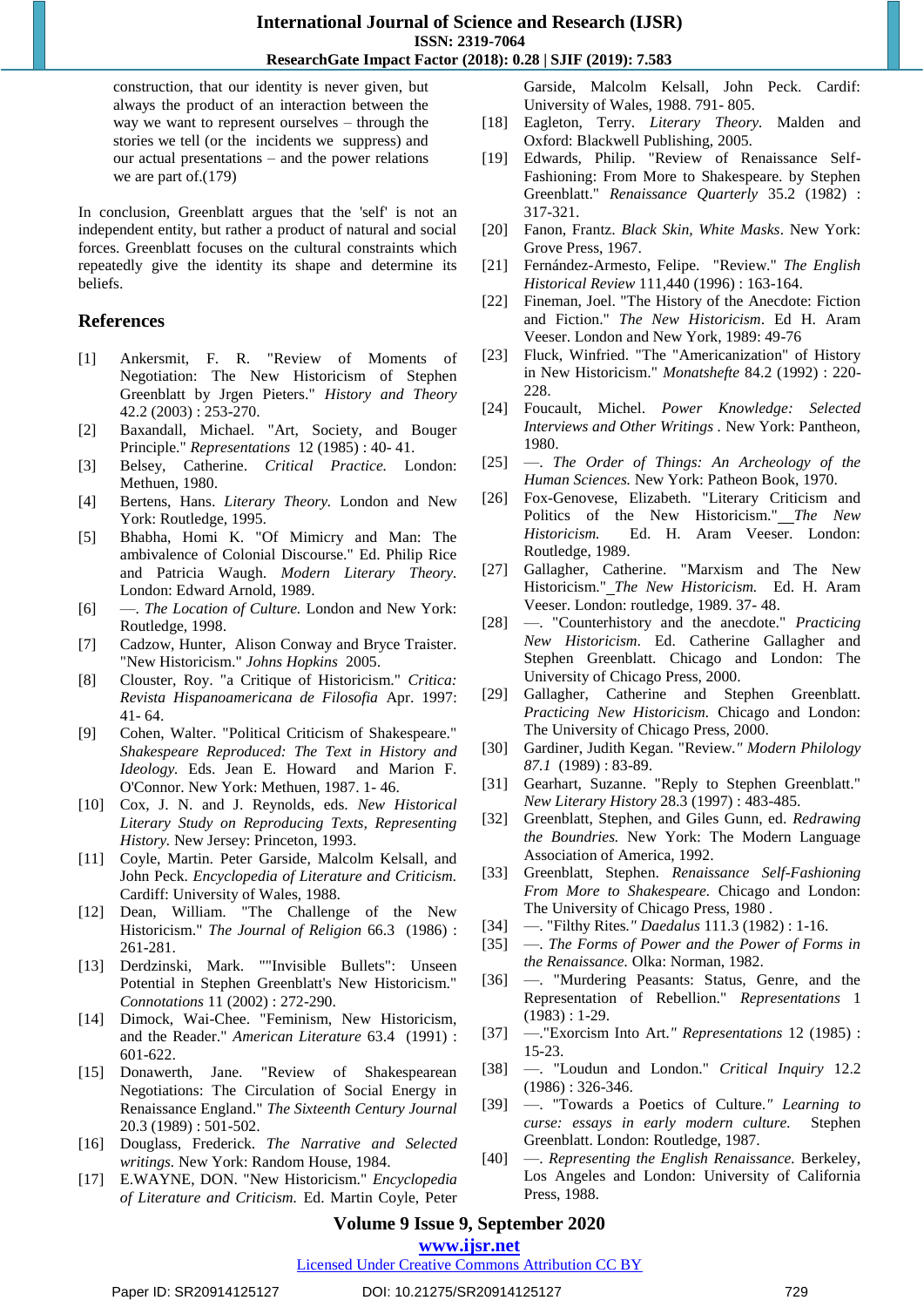- [41] \_. *Shakespearean Negotiations.* California: University of California Press, 1988.
- [42] \_. "Invisible Bullets." *Shakespearean Negotiations.*Stephen Greenblatt. California: University of California Press, 1988. 21-65
- [43] —. "Resonance and Wonder." *Bulletin of the American Academy of Arts and Sciences* 43.4 (1990) : 11-34.
- [44] —. "The Eating of the Soul." *Representations* 48 (1994) : 97-116.
- [45] —. "The Touch of the real." *Practicing New Historicism.* Ed. Catherine Gallagher and Stephen Greenblatt. Chicago and London: The University of Chicago Press, 2000. 20- 48.
- [46] —. "The Wound in the Wall." *Practicing New Historicism.* Ed. Catherine Gallagher and Stephen Greenblatt. Chicago and London: The University of Chicago Press, 2000. 75- 109.
- [47] —. *Greenblatt: The Wicked Son*. Harveu Blume. 2001.
- [48] —. "Racial Memory and Literary History." *PMLA* 116 (2001) : 48-63.
- [49] —. *Marvellous Possession: The Wonder of The New World.* Oxford and New York: Oxford University Press, 2003.
- [50] —. "Presidential Address 2002: "Stay, Illusion". On Receiving Messages from the Dead." *PMLA* 118.3  $(2003): 417-426.$
- [51] —. "Towards a Poetics of Culture." *The Greenblatt Reader.* Ed. Michael Payn. Malden and Oxford: Blackwell Publishing, 2005. 18- 29.
- [52] —. "Marvelous Possessions." *The Greenblatt Reader.* Ed. Michael Payn. Malden and Oxford: Blackwell Publishing, 2005. 81- 118.
- [53] Habib, M. A. R. *A History of Literary Criticism From Plato to the Present.* Malden: Blackwell Publishing Ltd, 2005.
- [54] Halpern, Richard. "Shakespeare in the Tropics: From High Modernism to New Historicism." *Representations* 45 (1994) : 1-25.
- [55] Hamilton, Paul. *Historicism.* London and New York: Routledge, 2005.
- [56] Harpham, Geoffrey Galt. "Foucault and the New Historicism." *American Literary History* 3.2 (1991) : 360-375.
- [57] Harsnett, Samuel. *A declaration of Egregious Popish Impostures, to Withdrow the harts of her Maiesties Subjects from their allegeance, and from the truth of Christian Religion professed in England, under the Pretence of casting out deuils.* London: Iames Roberts, 1603.
- [58] Herder, Johan Gottfried. *Against Pure Reason: Writing on Religion, Language, and History.* Minneapolis: Fortress Press, 1993.
- [59] Hill, Christopher. "The Pre-Revolutionary Decades." *Writing and Revolution in 17th Century England.* Ed. Christopher Hill. Brighton: Brighton, 1985.
- [60] Hohendahl, Peter Uwe. "A Return to History? The New Historicism and Its Agenda." *New German Critique* 55 (1992) : 87-104.
- [61] Holderness, Graham. *What Does Heather Have to Say?* 28 December 2007. 23 April 2009

<http://cultmatnewhist.blogspot.com/2007/11/whatdoes-heather-have-to-say.html>.

- [62] Hoover, Dwight W. "The New Historicism." *The History Teacher* 25.3 (1992) : 355-366.
- [63] Howard, Jean E. "Review: The Cultural Construction Of the Self in The Renaissance." *Shakespeare Quarterly* 34.3 (1983) : 378-381.
- [64] —. "The New Historicism in renaissance Studies." *English Literary Renaissance* 16 (1986) : 13-43.
- [65] Hutcheon, Linda. "Historiographic Metafiction: Parody and Intertextuality of History." *O'Donnel and Con Davis* 1989: 3-23.
- [66] Iyengar, Sujata. "Review of Practicing New Historicism by Catherine Gallagher ; Stephen Greenblatt." *The Sixteenth Century Journal* 33.3 (2002) : 900-901.
- [67] Jay, Gregory S. "American Literature and the New Historicism: The Exampie of Fredericic Dougiass." *boundary* 2 (1990) : 210- 242.
- [68] Justiniano, José Jiménez. *"A History of Possibilities": The Use of History in the Interpretation of William Shakespeare's Second Tetralogy.* M.A.. Thesis. University OF Puerto Rico Mayaguez Campus, 2006
- [69] Kaes, Anton. "New Historicism: Writing Literary History in the Postmodern Era." *Monatshefte* 84.2 (1992) : 148-158.
- [70] King, Noel. "'The Restless Circulation of Languages and Tales': interview with Stephen Greenblatt, Harvard University, 27 April 2005; 14 April 2006." *Textual Practice* 20.4 (2006) : 703–712.
- [71] Knoppers, Laura Lunger. "Review." *Religion & Literature* 34.3 (2002) : 127-132.
- [72] Lai, Chung-Hsiung. "Limits and Beyond: Greenblatt, New Historicism and a Feminist Genealogy." *Intergrams* 7 (2006) : 1-29.
- [73] Lane, Richard J. *Fifty Key Literary Theorists.* New York and London: Routledge, 2006.
- [74] Leinwand, Theodore B. "Negotiation and New Historicism." *PMLA* 105,3 (1990) : 477-490.
- [75] Lerer, Seth. "Review: Greenblatt in Purgatory." *The Huntington Library Quarterly* 64.1/2 (2001) : 251- 260.
- [76] Lerner, Laurence. "Against Historicism." *New Literary History* 24.2 (1993) : 273-292.
- [77] Lewis, Tom. "The New Historicism and Marxism." *The Journal of the Midwest Modern Language Association* 24.1 (1991) : 14-23.
- [78] Miller, J. Hillis. "Presidential Address 1986: The Triumph of Theory, the Resistance of Reading, and the Question of the Material Base." *PMLA* 1987: 281- 291.
- [79] Montrose, Louis. "Renaissance Literary studies and the Subject of History." *English Literary Renaissance* 16 (1986) : 6-18.
- [80] —. "Professing The Renaissance: The Poetics of Culture." *The New Historicism.* Ed. Aram Veeser. New York and London, 1987. 15-24.
- [81] —. ""Shaping Fantasies": Figuration of Gender and Power in Elizabethan Culture." *Representing the English Renaissance.* Ed. Stephen Greenblatt. Berkeley, Los Angeles and London: University of California Press, 1988. 31- 65.

# **Volume 9 Issue 9, September 2020**

**www.ijsr.net**